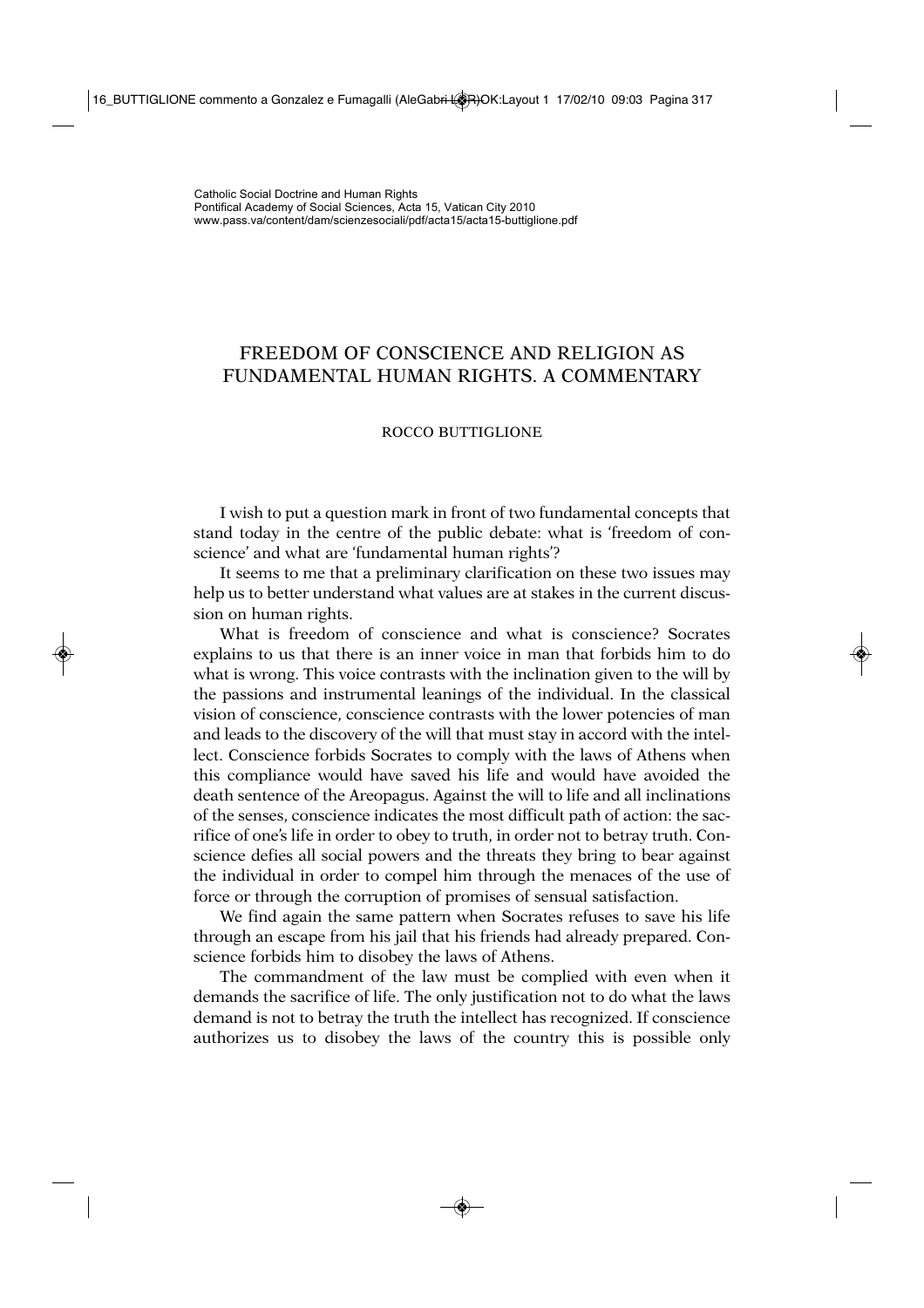because of a law that stands higher and above the law of the state. Conscience is free from the duty to obey the laws of the state because she complies with a higher law, the law of nature.

If we move our attention from Greek philosophy to Greek tragedy and from Socrates to Euripides we are confronted once again with the same patterns. Antigones wants to comply with a law that stands over the law of the state, the law of nature.

To make a long story short: the obedience to truth makes men free from the commands of all earthly powers. Truth will make you free. Truth, and nothing else. If we understand the structure of thought that I have tried to delineate, then it becomes apparent that there has been a significant shift in the use of the word conscience and of the word freedom in the contemporary philosophical and political debate.

In order better to understand this point we may ask the question: what is left of conscience when we renounce the idea of truth? Can we be free if we do not obey truth?

Conscience that does not have any living relation to truth loses its justification and its meaning. It is no more the right to obey truth but rather the right to obey one's arbitrary inclinations. Socrates said: I disobey the laws of the state because they are unjust, they pretend of me that I do what is morally wrong.

The Anti/Socrates of our times would say: Conscience gives me the right to do whatever I wish, to follow my passions and nobody has a right to demand of me any justification of my decisions. This correspond to the historical and sociological process that Max Horkheimer labelled 'Befreiung des Genusses', liberation of pleasure.

In this case and according to this mood conscience protects me from all outside interventions to allow me not to obey to truth but to surrender to the pressure of instincts and passions.

Let us make one thing clear: conscience is an inviolable defence of the integrity of the person. When somebody opposes to an intromission coming from outside the conviction of his conscience nobody can enter into his conscience and judge whether this conscience is correct or not and not even whether he is saying the truth or just making an instrumental use of the word conscience in order to defend his wish to remain dependent upon his passions.

We must deny any public authority the right to enter into the sacred place of conscience. We cannot however at the level of cultural analysis avoid the necessity of becoming aware of the shift that has occurred in the concept of conscience.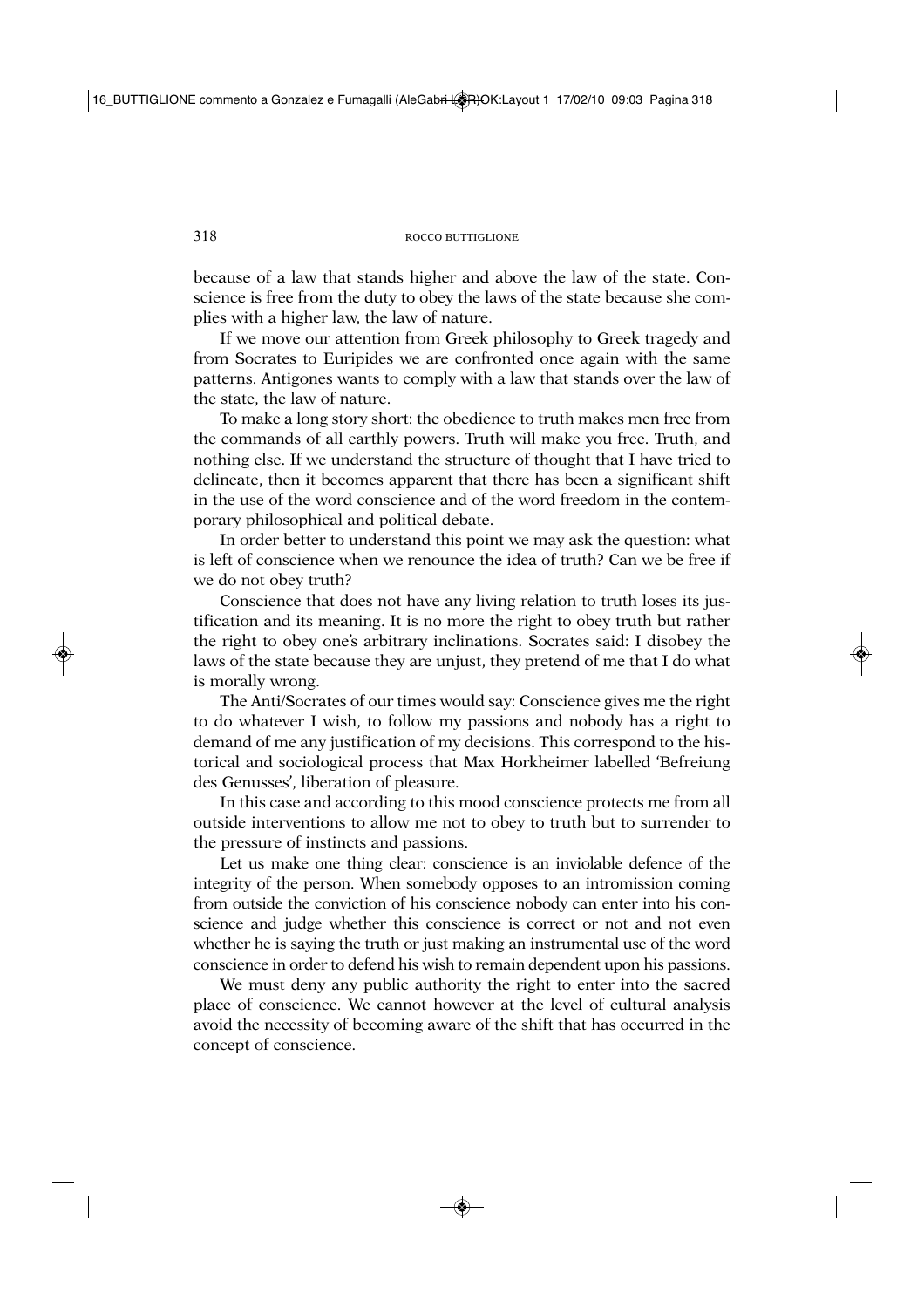Let us now take one step forward. What is the meaning of freedom of conscience, once we have registered the ambiguity that has entered now into the concept of conscience?

In the classical perspective the enemy of conscience are the passions and the instincts of the individual. In the archetypical case of Socrates conscience speaks against the instinct of self-preservation and survival. The knowledge of truth obliges the person to comply with what has been recognized as true. Conscience is the place in which this act of recognition takes place and is also the agent that exercises a coercion on the passions of the soul. The passions have a natural propensity to follow their own inclination against truth and against conscience. This inclination may be reinforced by human individuals or socially empowered agencies that can impose their will on the person by threatening her with a punishment in case she does not comply with their demands.

There is therefore an alliance between social authorities willing to enslave the person and the instinctual structure of individual. This becomes apparent, once again, in the case of Socrates. The Athenians threaten Socrates with the death punishment and they imagine that he will bow to the awe and fear of death. The power of conscience counteracts and balances compulsion and fear. Obedience to truth is here opposed to obedience to the power of the state *and* to the instinctual passions. The pressure coming from the outside, from the social powers, and the pressure coming from inside, from the instinctual structure, are here allied among themselves.

In this perspective freedom is based on knowledge of truth and obedience to truth. Aristotle explains that a man who does not stand in command of his passions cannot be free and is a slave by nature.

The power of despotism enslaves man entering into an unholy alliance with the inferior passions of the soul.

G. Mazzini summarizes this anthropological vision saying that there is only one right, the right to comply with one's duties. At the beginning of the Protestant Tradition Martin Luther makes a sharp distinction between the Christian freedom of the spirit and the freedom of the body. The first is based on the recognition of truth. The second on the denial of truth.

The classical structure of the concept of freedom of conscience runs today the danger of being turned upside down. We seem to have entered into a particular paradox of freedom. The human subject does not recognize any truth and therefore the only normative truth is that there is no truth. As a consequence, no limit can be imposed upon the control of passions over the individual. Without truth, spiritual freedom becomes impossible and instinctual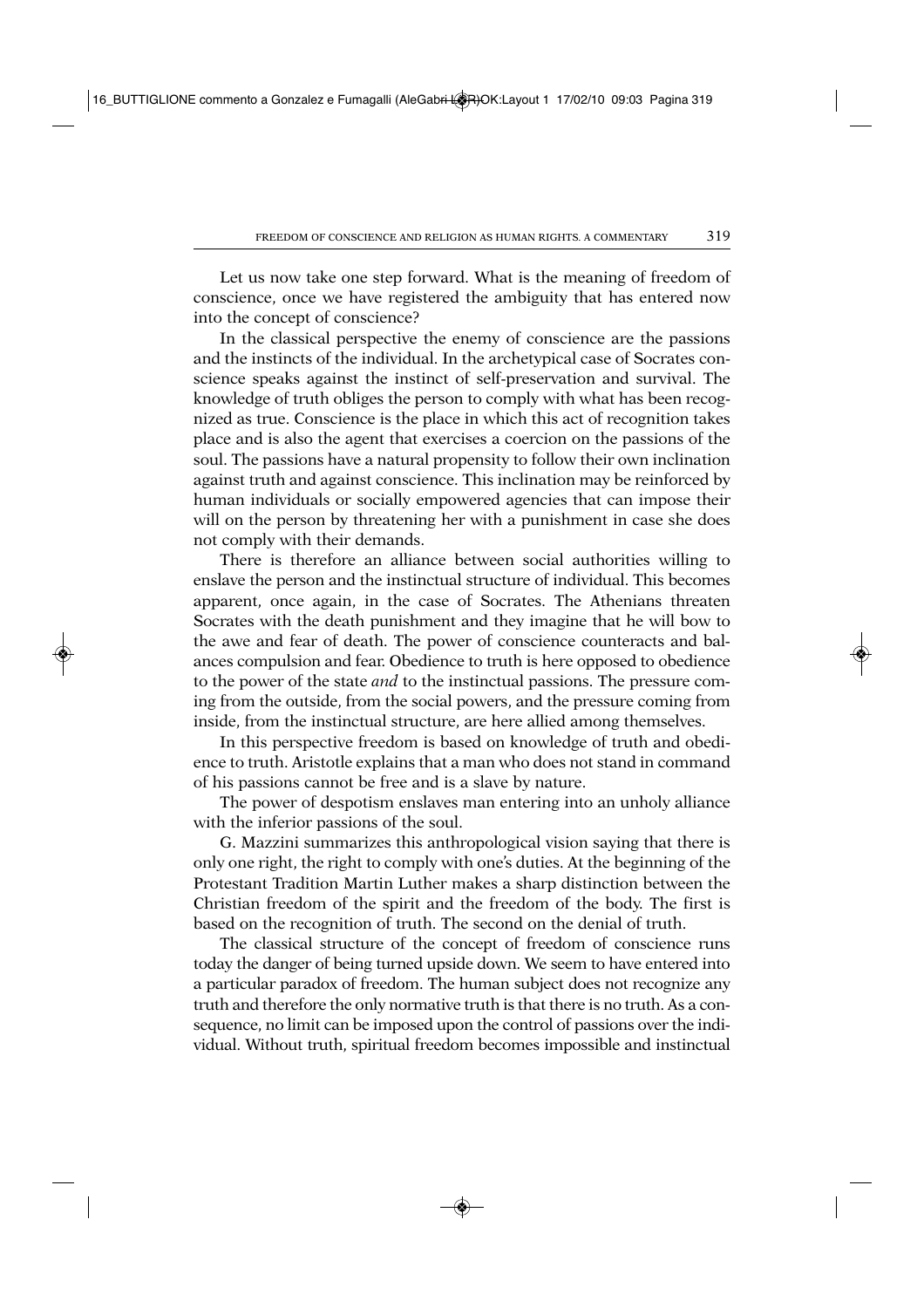freedom is all that is left. This freedom includes the possibility of making use of other human beings if only one succeeds in obtaining their consent. Now a conscience void of any content seems to have entered into an unholy alliance with passions and the only function she exercises is that of removing any limits set to the arbitrary will of the individual.

What shall we say in front of this evolution in the concept of freedom? Can freedom exist without the authority of truth?

In order to answer these questions we must make one important distinction between private and public sphere.

I suggest we should adopt the following principles: many evils must be tolerated in order not to forbid greater goods. If an individual says that he in his conscience does not see any reason not to satisfy his passions we cannot impose on him a truth he does not recognize. If on the one hand (ontologically) conscience is based on truth, on the other hand truth is also (functionally) dependent upon conscience, because the authority of truth in the individual and concrete case is dependent upon the recognition given to it by conscience. This does not imply, however, that we should not recognize in the public sphere the truth this individual does not want to accept in his private life. And individuals who pretend that their conscience does not accept this or that value have no right to pretend that these values be banned from the public square because they are (or pretend to be) offended by their recognition. Let us imagine that some of us do not recognize the value of the family: They cannot be constrained to act according to this value. But they cannot pretend that the state does not support the family and recognize its value affirming that in this case they would be discriminated. The family is a public value, other forms of sexual relations pertain to the private sphere. We mean that the state or the other political communities have a right and a duty to protect values, and social interests closely related to values, that manifest themselves in the conscience of the people, even if some people resist these values. If within a religious community one member is an atheist he does not have the right to pretend that the public space remain void of any religious signification. He has the right not to participate but not the right to forbid others to act in the public sphere according to their convictions. If we disavow this principle the result will be the 'naked public sphere' described by R.J. Neuhaus.

How shall we determine which values should be allowed in the public sphere? I suggest the following response: through a public discussion oriented by the natural law. We cannot avoid the criterion of consent. This is linked to an elemental perception of human dignity: why should I act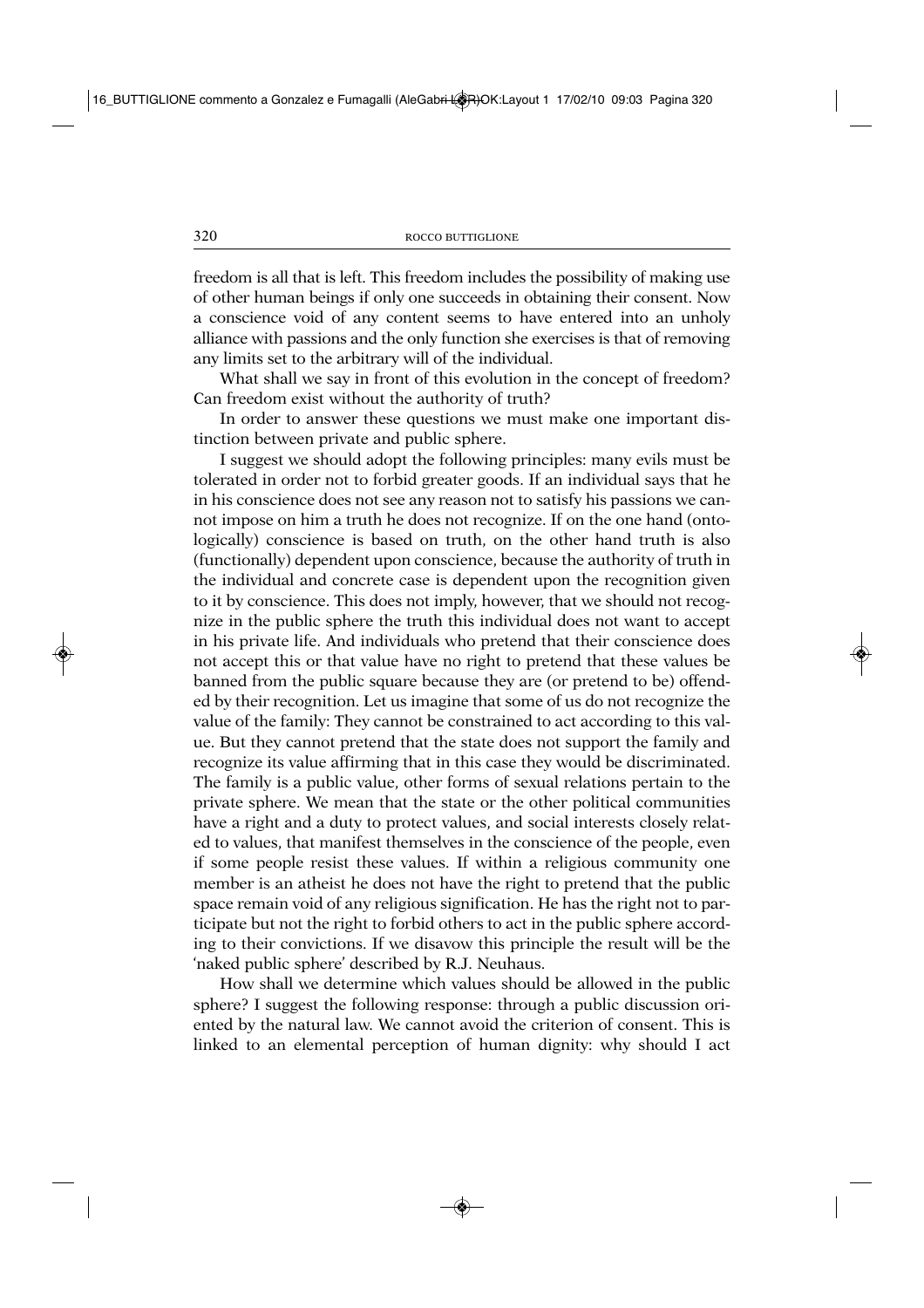according to the judgement of another human being and why should his perception of values enjoy a privilege over mine? I have the right not to accept a position I am not convinced of. In the last instance, in the process of formation of the common will of a political community, we have to vote. Of course we know that the majority is not always right. Sometimes the majority opinion is wrong. After all we know that the majority was against Socrates and voted him to death. The justification of the democratic principle does not lie in the superstitious idea that the majority is always right but in the principle of human dignity, According to this principle I must be able to feel the action of the community to which I belong as my action, and this implies that I participate with equal rights in the decision-making process. The right to participate is however balanced by the duty to offer a reasonable argument and of listening to the reasonable arguments produced by others. The vote should take place between alternative formulations of the common good and not between conflicting interests with the majority ready to completely sacrifice the legitimate interest of the minority. We have said that the public discussion should be oriented by the natural law. What does it mean? Natural law is not a fixed set of precepts but rather a form of reasoning based on self-evident principles and historical experience. I have written in this article that the family belongs to the public interest and should have an official recognition while other lifestyles should remain in the sphere of privacy. Why? In the family children are born and educated. Without children a nation disappears from history. The new generation will take care of the old and the alliance of the generations pertains to the essence of mankind. The family is the appropriate environment in which children are born and raised. Children can be born also out of wedlock but they need the care and the protection of their parents and the family is the social institution where this is guaranteed in the best possible way. The demand that the family receive public recognition is grounded in the social function of the family. Those who do not perform the social function of the family cannot have the same rights as the family. Nobody should be compelled to get married and to raise a family but those who do not shoulder this burden cannot pretend to enjoy the corresponding rights. The state has an interest in the existence and in the strength of the family and has therefore a duty to encourage and protect it.

We have here translated in a more modern language one of the oldest principle of natural law that was formulated already by the Romans: 'jus naturale est quod natura omnia animalia docuit, sicut maris et phoeminae coniunctio, prolis procreatio etc.' (natural law is what nature has taught all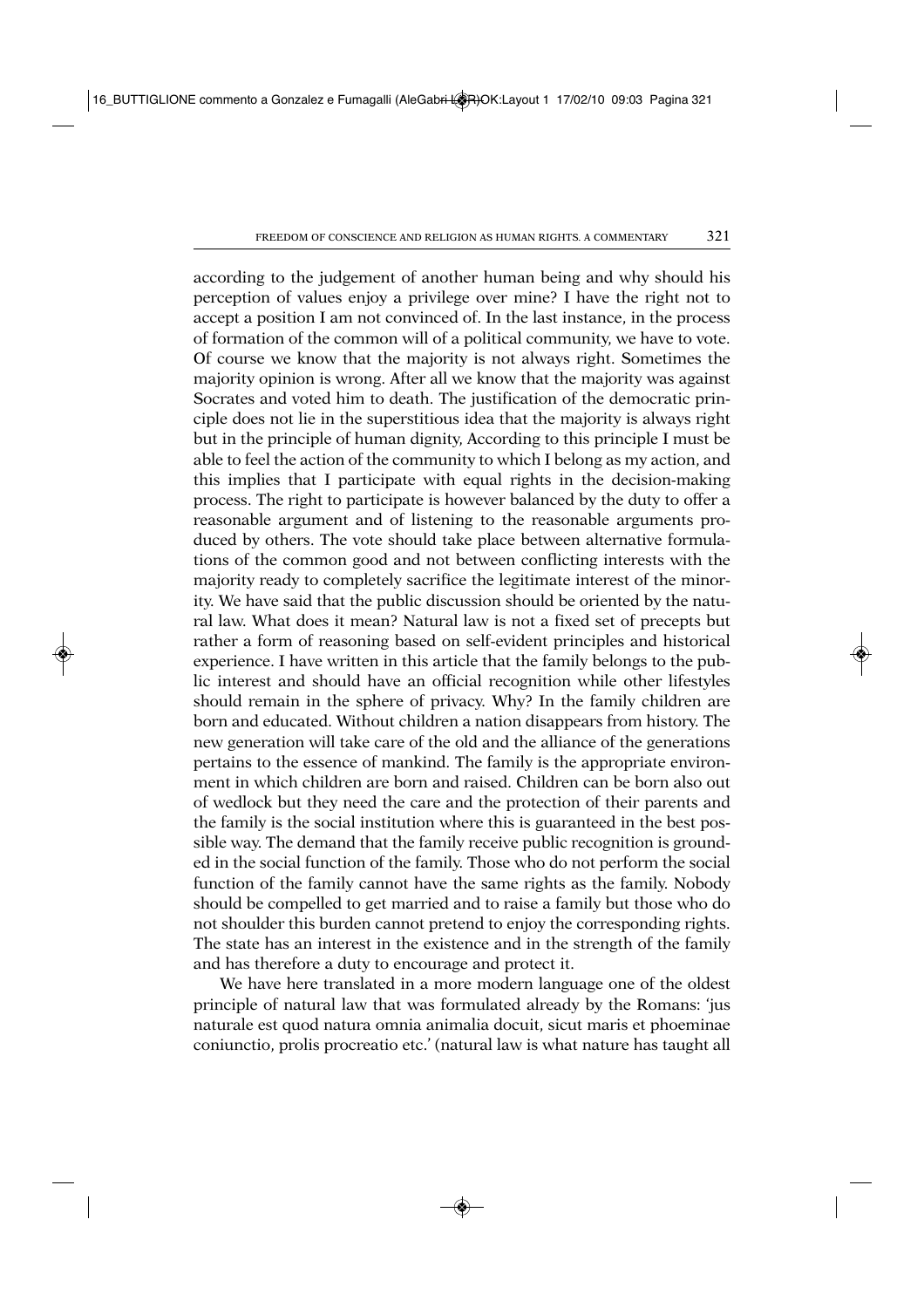living beings, like the union of the male and the female, the generation of children etc.). The way in which humans generate and educate children is of course different from that of animals. In the animal world the preservation of the species does not encompass a preoccupation with the destiny of each individual and most of the offspring die before reaching adulthood. In the case of man each individual is in her/himself precious and we try to protect in so far as possible each human being that is born. The natural law is not valid in the same way for men and for beasts. Men have to adapt the general principles that regard also animals to the specific personalistic nature of man. This comes better to the fore in another quotation from St. Thomas Aquinas 'Lex est quaedam hominis ad hominem proportio quae servata societatem servat, currupta corrumpit' (law is a certain proper relation of men to one another, if it is preserved the society will flourish, if it is disregarded the society will perish). Natural law is intrinsic to human nature and to the nature of the human society.

Human rights are connected with human nature. Every human being has the right to attain the ends that are proper to his human nature. This foundation of natural law is completely secular, not ecclesiastical. It belongs to the most precious heritage of the Enlightenment and can be found in authors like Locke or Leibniz, Barbeyrac or Voltaire. We can read this language of natural rights in the American declaration of independence and in the American constitution.

What happens to human rights when they are disconnected from the idea of natural law? It seems that all rights disappear but one. We will call this right the right to non discrimination. Any human demand is equally legitimate as any other. Each man determines her/his own nature and has the right to do so with an equal recognition of the state. The right to non discrimination absorbs all other rights. This right to non discrimination seems to flow from the principle of equality of all human beings. On second thoughts it becomes apparent that it is not so. Aristotle has formulated the principle of equality in the following way: the just man will treat the same situations in the same way and different situations in different ways. It is unjust to treat the same situations in different ways but it is equally unjust to treat different situations in the same way. Is it a discrimination against homosexuals to say that they do not have the right to marry among themselves? It seems that, since they cannot have children, their lifestyle does not perform the social function of marriage and therefore cannot be recognized as marriage. Not all demands constitute rights. To discriminate etymologically means simply to make distinctions. There are distinctions